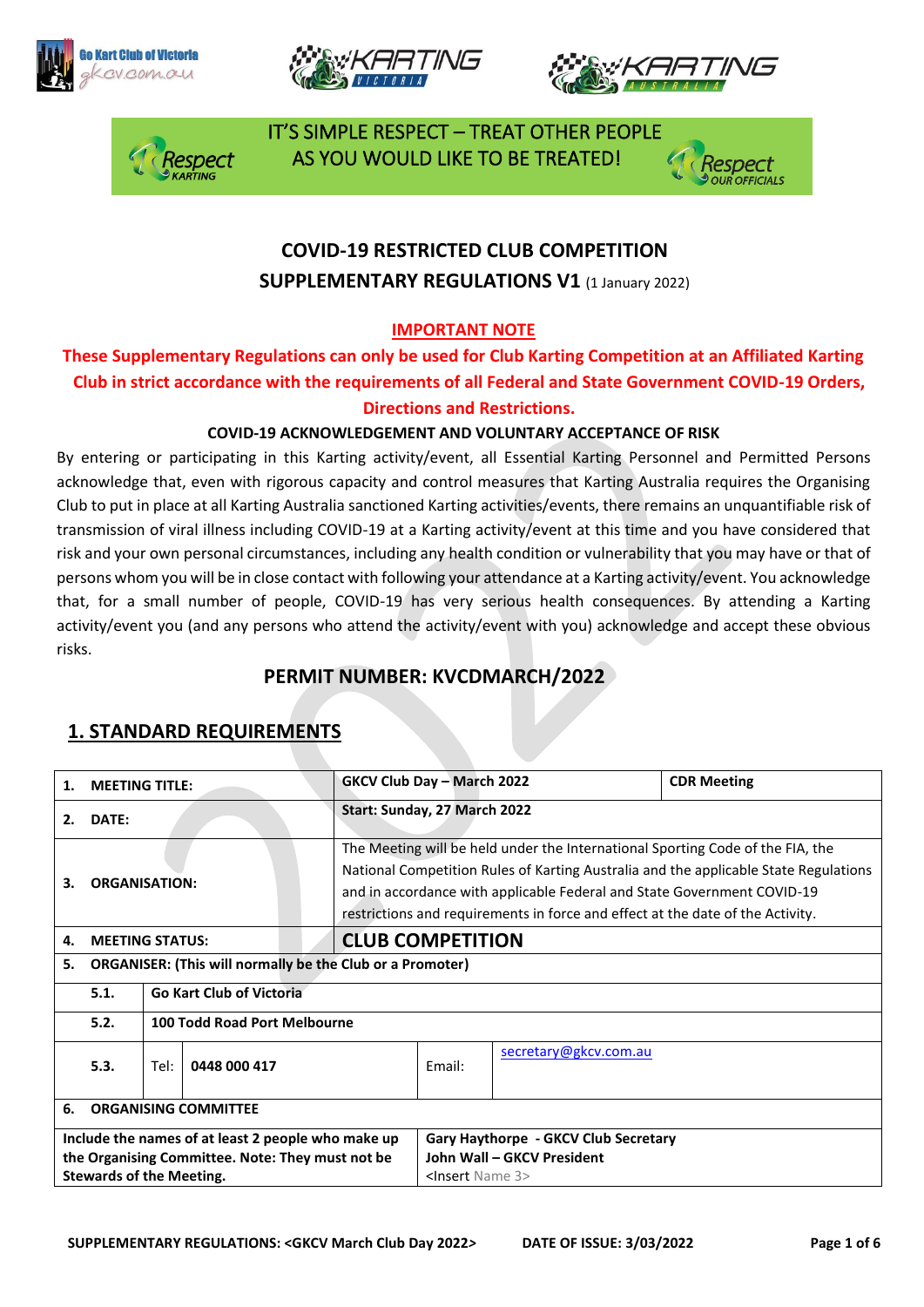







## IT'S SIMPLE RESPECT – TREAT OTHER PEOPLE **Respect AS YOU WOULD LIKE TO BE TREATED!**<br>PKARTING



| 7. ESSENTIAL OFFICIALS (Ref: General Rules Chapter 7 Rule 4 - "Essential Officials") |                                                  |  |  |  |
|--------------------------------------------------------------------------------------|--------------------------------------------------|--|--|--|
| <b>Stewards of The Meeting</b>                                                       | <b>Robert Ringeri &amp; Gary Grace</b>           |  |  |  |
| Clerk of the Course                                                                  | <b>John Wall</b>                                 |  |  |  |
| Chief Scrutineer:                                                                    | <b>Gary Haythorpe</b>                            |  |  |  |
| Chief Timekeeper:                                                                    | <b>Anita Lowerson</b>                            |  |  |  |
| <b>Emergency and Medical Services:</b>                                               | <b>Medical Edge</b>                              |  |  |  |
| <b>OTHER OFFICIALS</b><br>8.                                                         |                                                  |  |  |  |
| Flags / Light Marshall                                                               | <b>Rosemary Grace</b>                            |  |  |  |
| Starter                                                                              | <b>Alan Davis</b>                                |  |  |  |
| <b>Scales Marshal</b>                                                                | <b>GKCV Members</b>                              |  |  |  |
| <b>Grid Marshal</b>                                                                  | <b>Matt Wall</b>                                 |  |  |  |
| Secretary of the Meeting                                                             | <b>Gary Haythorpe</b>                            |  |  |  |
| Timekeeper                                                                           | <b>Stella Pringle</b>                            |  |  |  |
| 9. CIRCUIT DETAILS                                                                   |                                                  |  |  |  |
| <b>Circuit Name</b>                                                                  | <b>Melbourne International Karting Venue</b>     |  |  |  |
| <b>Circuit Address:</b>                                                              | Todd Rd - 100 Todd Rd Port Melbourne             |  |  |  |
| <b>Track Length:</b>                                                                 | 931 Metres                                       |  |  |  |
| <b>Direction Of Racing:</b>                                                          | <b>Anti Clockwise</b>                            |  |  |  |
| <b>Track Density:</b>                                                                | 36                                               |  |  |  |
| <b>Notice Board:</b>                                                                 | <b>Located outside the main Canteen Building</b> |  |  |  |
| <b>Stewards Office:</b>                                                              | <b>Adjacent to Main Canteen Building</b>         |  |  |  |
| <b>Mechanical Breakdown Lane:</b>                                                    | Will Not be in use at this Meeting.              |  |  |  |
| Parc Fermé:                                                                          | Adjacent to IN-GRID / OUT                        |  |  |  |

### **2. ADMINISTRATION**

|    |                       | Anyone that holds a KA karting licence may compete at club events                        |
|----|-----------------------|------------------------------------------------------------------------------------------|
| 2. |                       | The Club must maintain a register of all permitted persons who enter the Circuit for the |
|    |                       | Event.                                                                                   |
| З. |                       | The number of entries in the Event is strictly limited by Government Directions/Orders.  |
|    |                       | Pre-entry for the Event is essential. There will be NO ENTRIES ACCEPTED ON THE DAY.      |
|    | 4. COMPETITION GROUPS | The Competition Groups listed below are permitted to compete at this Meeting.            |
|    |                       |                                                                                          |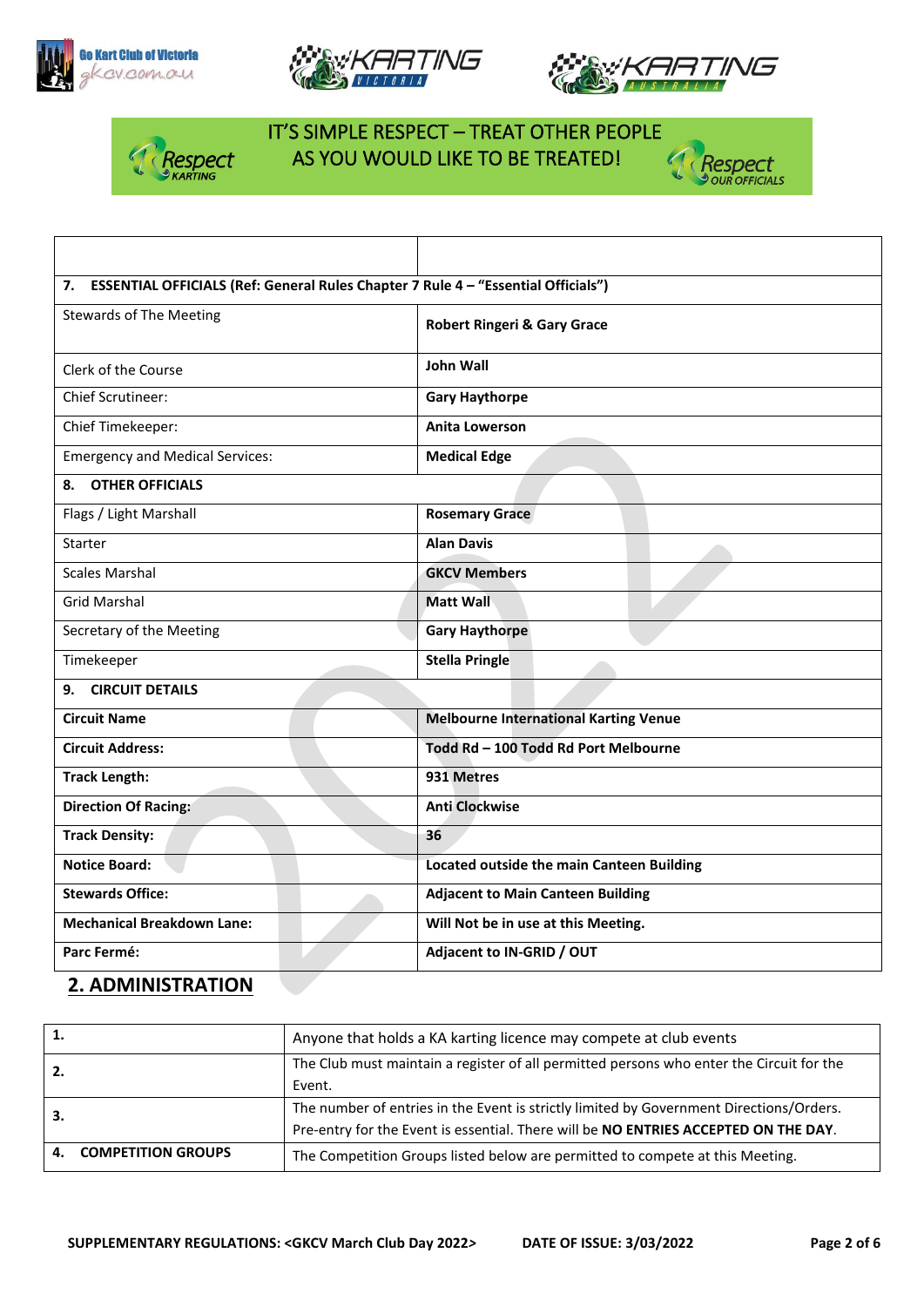







# IT'S SIMPLE RESPECT – TREAT OTHER PEOPLE **Asspect AS YOU WOULD LIKE TO BE TREATED!**



|                                                                                                                                       |                                                                                                                          | Competition Group names as listed in the 2022 Australian Karting Manual Competition |               |                                                                   |  |  |
|---------------------------------------------------------------------------------------------------------------------------------------|--------------------------------------------------------------------------------------------------------------------------|-------------------------------------------------------------------------------------|---------------|-------------------------------------------------------------------|--|--|
|                                                                                                                                       |                                                                                                                          | Rules Chapter 5 Rule 7 must be used.                                                |               |                                                                   |  |  |
| <b>Competition Group</b>                                                                                                              |                                                                                                                          | <b>Eligible Classes for each Competition Group</b>                                  |               |                                                                   |  |  |
| Cadet                                                                                                                                 | Cadet 9                                                                                                                  | Cadet 12                                                                            |               | <b>NOTE: Cadet 9 MUST be arranged</b><br>behind Cadet 12.         |  |  |
| <b>Junior (Lower Performance)</b>                                                                                                     | KA4                                                                                                                      | Light                                                                               | Heavy         |                                                                   |  |  |
| <b>Junior (Higher Performance)</b>                                                                                                    | KA3                                                                                                                      |                                                                                     |               |                                                                   |  |  |
|                                                                                                                                       |                                                                                                                          |                                                                                     |               | Victorian Combined Light / Medium &                               |  |  |
| <b>Senior (Lower Performance)</b>                                                                                                     | KA3                                                                                                                      | Light                                                                               | <b>Medium</b> | <b>Masters</b>                                                    |  |  |
| <b>Senior TaG</b>                                                                                                                     | <b>TaG 125</b>                                                                                                           | Light                                                                               | <b>Heavy</b>  | X30 Light                                                         |  |  |
| $\bullet$<br>(2) groups.                                                                                                              | Should any Competition Group reach 80% of the Track Density, the Classes in that Competition Group may be split into two |                                                                                     |               |                                                                   |  |  |
| <b>ENTRIES</b><br>5.                                                                                                                  |                                                                                                                          |                                                                                     |               |                                                                   |  |  |
| 2.1 ENTRIES OPEN:                                                                                                                     | 1st March 2022                                                                                                           |                                                                                     |               |                                                                   |  |  |
|                                                                                                                                       |                                                                                                                          |                                                                                     |               | A minimum of one (1) day prior to the commencement of the Meeting |  |  |
|                                                                                                                                       | - 12 Midnight Friday 25th March 2022                                                                                     |                                                                                     |               |                                                                   |  |  |
|                                                                                                                                       |                                                                                                                          |                                                                                     |               |                                                                   |  |  |
| 2.2 ENTRIES CLOSE:                                                                                                                    | NO LATE ENTRIES ACCEPTED.                                                                                                |                                                                                     |               |                                                                   |  |  |
|                                                                                                                                       | All Classes will be capped at Track Density (36)                                                                         |                                                                                     |               |                                                                   |  |  |
|                                                                                                                                       |                                                                                                                          |                                                                                     |               |                                                                   |  |  |
|                                                                                                                                       | <b>There will be NO Overscribed Classes</b>                                                                              |                                                                                     |               |                                                                   |  |  |
| <b>ENTRY FEE</b><br>6.                                                                                                                |                                                                                                                          |                                                                                     |               |                                                                   |  |  |
|                                                                                                                                       | 3.1 The Entry Fee for each Competition Group at this Meeting including GST including the TDF levy is as follows:         |                                                                                     |               |                                                                   |  |  |
| GKCV Club Member or Casual Member \$55 1 <sup>st</sup> Entry / \$40 2 <sup>nd</sup> Entry - via Online SecurePay ONLY                 |                                                                                                                          |                                                                                     |               |                                                                   |  |  |
| 7. ENTRY PROCEDURE                                                                                                                    |                                                                                                                          |                                                                                     |               |                                                                   |  |  |
|                                                                                                                                       |                                                                                                                          |                                                                                     |               |                                                                   |  |  |
| 4.1 Each Entry for this Meeting must be made using the CMS as follows:                                                                |                                                                                                                          |                                                                                     |               |                                                                   |  |  |
| Log on to your driver information via http://www.karting.net.au/<br>Click on the licence and entries icon (top centre of the screen)  |                                                                                                                          |                                                                                     |               |                                                                   |  |  |
| Click on the "Enter a Race Meeting" icon                                                                                              |                                                                                                                          |                                                                                     |               |                                                                   |  |  |
| Enter your log on details                                                                                                             |                                                                                                                          |                                                                                     |               |                                                                   |  |  |
| Under 'My Details' functions, choose 'Pre Enter Race Meeting'                                                                         |                                                                                                                          |                                                                                     |               |                                                                   |  |  |
| Choose the State in which the Meeting is being held - VICTORIA                                                                        |                                                                                                                          |                                                                                     |               |                                                                   |  |  |
| Choose the Club who is the Organiser of the Meeting - GO KART CLUB OF VICTORIA<br>٠                                                   |                                                                                                                          |                                                                                     |               |                                                                   |  |  |
| <b>MINIMUM ENTRIES</b><br>8.                                                                                                          |                                                                                                                          |                                                                                     |               |                                                                   |  |  |
|                                                                                                                                       | 5.1 8 is the minimum number of pre-entries which must be received for each Competition Group.                            |                                                                                     |               |                                                                   |  |  |
| 5.2 If insufficient entries are received for a Competition Group to form in its own right, the Competition Group must be consolidated |                                                                                                                          |                                                                                     |               |                                                                   |  |  |
| in accordance with the Competition Rules Chapter $1 -$ Rule 9.                                                                        |                                                                                                                          |                                                                                     |               |                                                                   |  |  |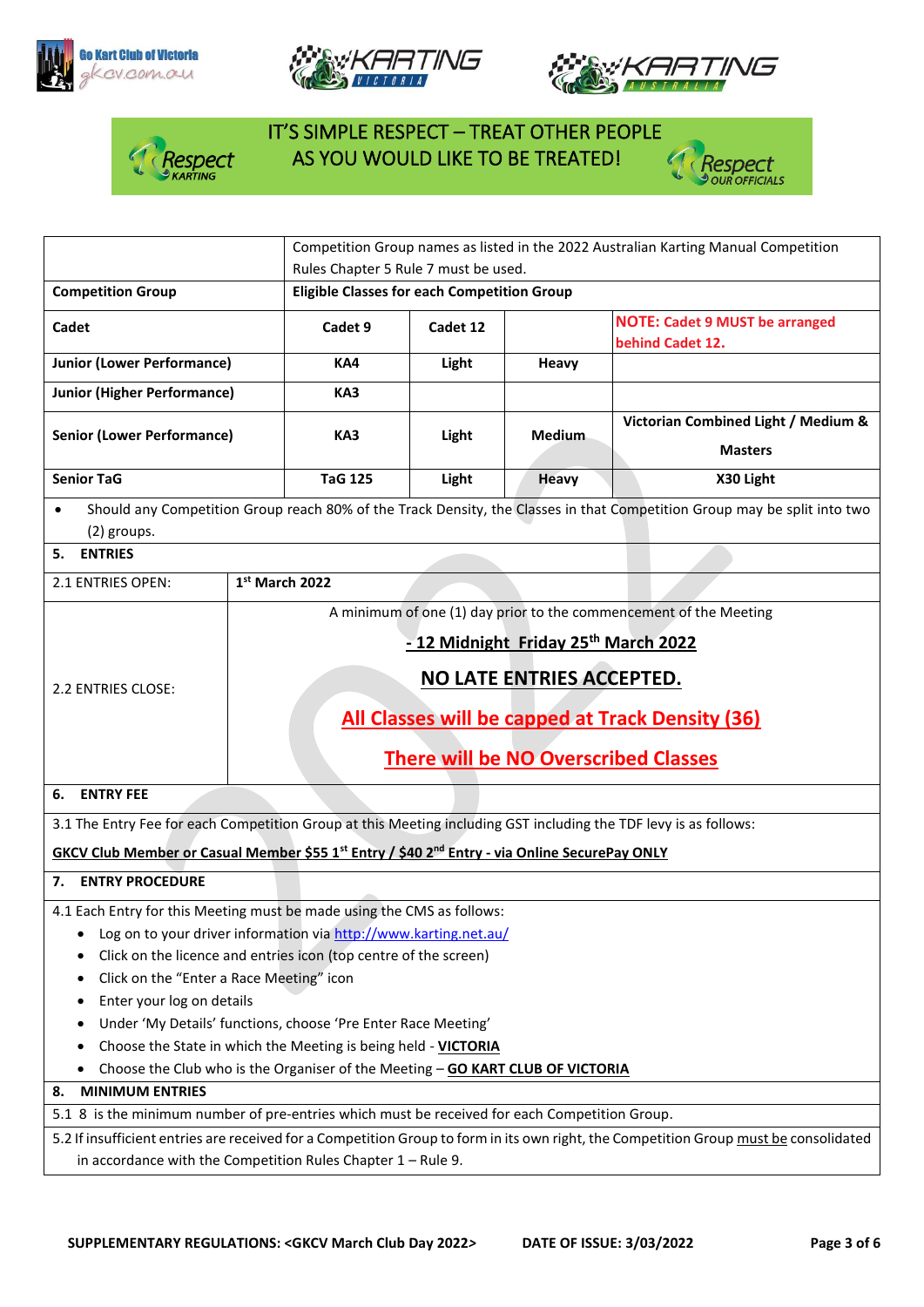







 IT'S SIMPLE RESPECT – TREAT OTHER PEOPLE spect AS YOU WOULD LIKE TO BE TREATED!



### **3. SPECIFIC COVID-19 RESTRICTION AND MITIGATION REQUIREMENTS**

**COVIDSafe ACTION PLAN** (When required at law)

The Club has completed a COVIDSafe Action Plan and submitted it to the relevant State Government Department. All actions identified as being required to be done to create a COVIDSafe Event and Club facility must be carried out prior to and during the Event.

| $\mathbf{1}$ . | PERMITTED AND NON-PERMITTED PERSONS                                                                                                                                                                                           |  |  |  |  |  |
|----------------|-------------------------------------------------------------------------------------------------------------------------------------------------------------------------------------------------------------------------------|--|--|--|--|--|
|                | No person who has symptoms consistent with COVID-19 (this includes any fever, respiratory<br>symptoms, shortness of breath, sore throat, cough, lack of smell or fatigue) is permitted to attend                              |  |  |  |  |  |
| 1.1.           |                                                                                                                                                                                                                               |  |  |  |  |  |
|                | the Circuit or participate in the Event.                                                                                                                                                                                      |  |  |  |  |  |
|                |                                                                                                                                                                                                                               |  |  |  |  |  |
|                | Any person who starts to feel unwell or to exhibit symptoms of COVID-19 during the Event must                                                                                                                                 |  |  |  |  |  |
| 1.2.           | immediately avoid contact with all persons at the Circuit and MUST IMMEDIATELY LEAVE the                                                                                                                                      |  |  |  |  |  |
|                | Circuit.                                                                                                                                                                                                                      |  |  |  |  |  |
|                |                                                                                                                                                                                                                               |  |  |  |  |  |
|                | Note - The number chosen in 2.1 must not exceed the maximum number of people permitted to gather under State                                                                                                                  |  |  |  |  |  |
| 2.             | <b>Public Health Authority Orders/Directions/Regulations.</b>                                                                                                                                                                 |  |  |  |  |  |
| 2.1.           | SOCIAL DISTANCING AND DENSITY REQUIRMENTS                                                                                                                                                                                     |  |  |  |  |  |
|                | Essential Karting Personnel and Permitted Persons are not permitted to gather in groups greater than Choose a<br>number while in attendance at the Event. (Delete if no limit on Group size by the State Government required) |  |  |  |  |  |
| 2.2.           |                                                                                                                                                                                                                               |  |  |  |  |  |
| 2.3.           | Government prescribed Social Distancing measures must always be observed.<br>The use by Permitted Persons of any indoor facilities is strictly limited by the Density Quotient of the room as included                        |  |  |  |  |  |
|                | in the Club's COVIDSafe Action Plan.                                                                                                                                                                                          |  |  |  |  |  |
| 2.4.           | Food service provided at the Event must fully comply with all State Public Health Authority                                                                                                                                   |  |  |  |  |  |
|                | Orders/Directions/Regulations.                                                                                                                                                                                                |  |  |  |  |  |
|                | Hand Hygiene must be available at all food service outlets.<br>$\bullet$                                                                                                                                                      |  |  |  |  |  |
|                | Regular cleaning in accordance with the Club's COVIDSafe Action Plan MUST be carried out throughout the Event.<br>$\bullet$                                                                                                   |  |  |  |  |  |
| 3.             | <b>Check In Requirements</b>                                                                                                                                                                                                  |  |  |  |  |  |
|                | All Attendees MUST complete and submit the Karting Australia COVID-19 Declaration, or the compulsory State                                                                                                                    |  |  |  |  |  |
| 3.1            | Government issued QR Code Check-In (delete which is not relevant) upon arrival at the venue if required by the                                                                                                                |  |  |  |  |  |
|                | <b>State or Federal Government.</b>                                                                                                                                                                                           |  |  |  |  |  |
| 4.             | HYGIENE FACILITIES - TOILET/WASHROOM FACILITIES and HAND SANITISER                                                                                                                                                            |  |  |  |  |  |
| 4.1            | The Club is required to provide facilities to ensure general and sensible hygiene practices are maintained.                                                                                                                   |  |  |  |  |  |
| 4.2            | Toilet and washroom facilities at the Circuit must be open and available for use.                                                                                                                                             |  |  |  |  |  |
|                | Washroom facilities must be properly equipped with liquid soap, running water and either air hand driers or paper                                                                                                             |  |  |  |  |  |
| 4.3            | towels.                                                                                                                                                                                                                       |  |  |  |  |  |
|                | The toilets and washroom facilities must be cleaned at least once during the day or as otherwise required in<br>$\bullet$                                                                                                     |  |  |  |  |  |
|                | accordance with the Club's COVIDSafe Action Plan                                                                                                                                                                              |  |  |  |  |  |
|                | It is strongly recommended that Essential Karting Personnel and Permitted Persons bring their own supply of hand                                                                                                              |  |  |  |  |  |
| 4.4            | sanitiser for use in accordance with government recommendations in addition to hand sanitiser that is supplied by the                                                                                                         |  |  |  |  |  |
|                | Club.                                                                                                                                                                                                                         |  |  |  |  |  |

### **4. COMPETITION**

**1. FORMAT OF RACING – CLUB COMPETITION GROUPS – Format 3**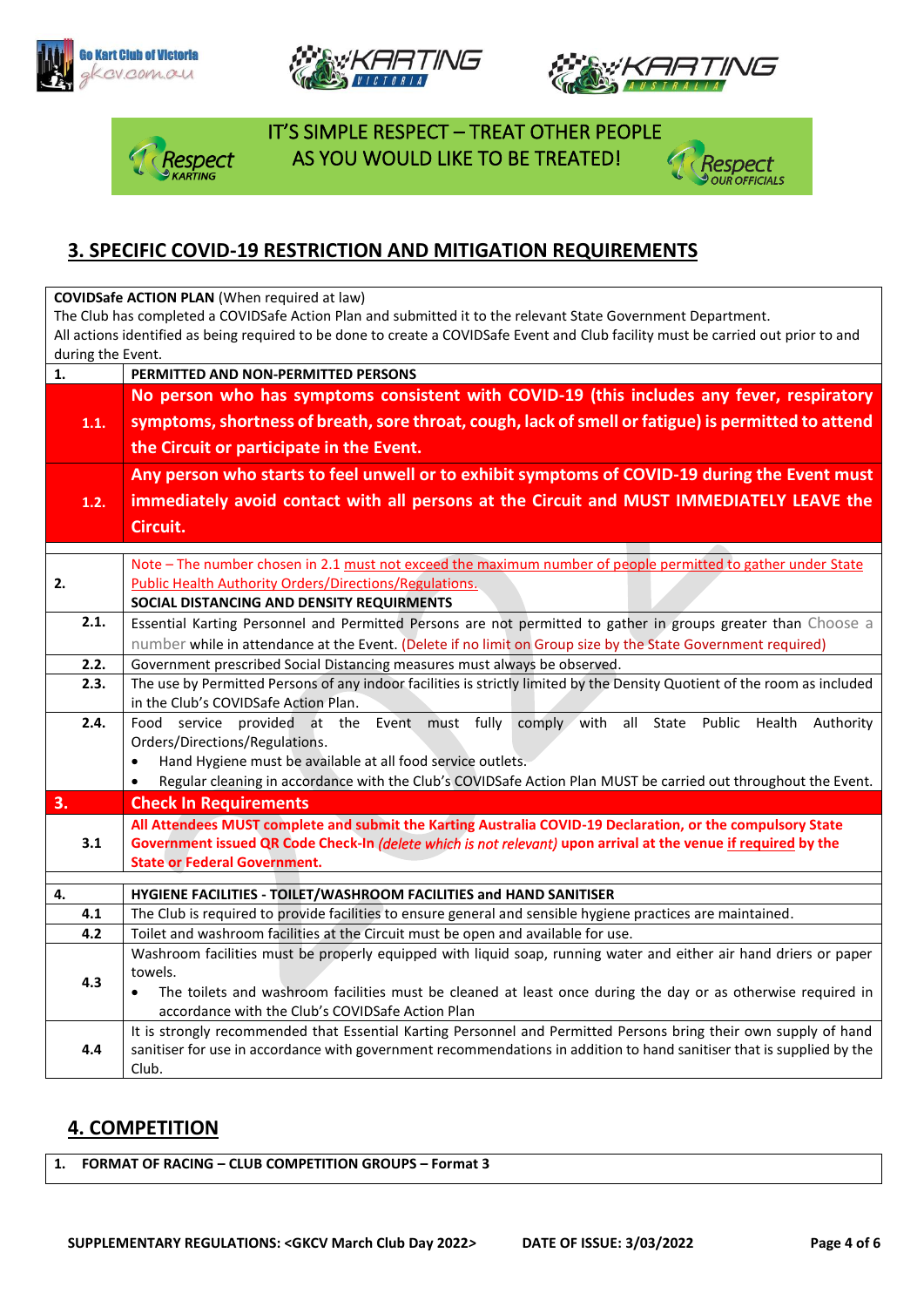





## IT'S SIMPLE RESPECT – TREAT OTHER PEOPLE **Respect AS YOU WOULD LIKE TO BE TREATED!**<br>PKARTING



| 1.1                              | Qualifying                                                                                                                                  | One 4 minute session - Qualifying will determine grid positions for Heat 1 &2 - with fastest time |                                                                                                                   |  |  |  |
|----------------------------------|---------------------------------------------------------------------------------------------------------------------------------------------|---------------------------------------------------------------------------------------------------|-------------------------------------------------------------------------------------------------------------------|--|--|--|
|                                  |                                                                                                                                             | on Grid 1, and so on                                                                              |                                                                                                                   |  |  |  |
| 1.2                              | <b>Heats 1 &amp; 2</b>                                                                                                                      | 8 Laps each - Results from Qualifying - Fastest to the front for Heats 1 & 2                      |                                                                                                                   |  |  |  |
|                                  |                                                                                                                                             |                                                                                                   |                                                                                                                   |  |  |  |
| 1.3                              | Heat 3<br>8 Laps - Points from Finishing Positions from Heats 1 & 2 - lowest points to pole and so on                                       |                                                                                                   |                                                                                                                   |  |  |  |
| 1.4                              | Final                                                                                                                                       | 11 Laps - Final Only Counts - Finishing Positions from Heat 3 to Pole and so on                   |                                                                                                                   |  |  |  |
| 2.                               | <b>ACCESS TO CIRCUIT</b>                                                                                                                    |                                                                                                   |                                                                                                                   |  |  |  |
| 3.1                              | Competitors will be permitted to enter the Circuit from 6.30am on 27 <sup>th</sup> March 2022                                               |                                                                                                   |                                                                                                                   |  |  |  |
| 3.                               | <b>DRIVERS BRIEFING</b>                                                                                                                     |                                                                                                   |                                                                                                                   |  |  |  |
| 4.1                              |                                                                                                                                             |                                                                                                   | Drivers Briefing notes will be advised in an electronic format OR over the PA system to all Competitors. Any      |  |  |  |
|                                  | questions should be directed to the Chief Steward prior to the start of Competition.                                                        |                                                                                                   |                                                                                                                   |  |  |  |
|                                  | <b>SCRUTINEERING</b><br>4.                                                                                                                  |                                                                                                   |                                                                                                                   |  |  |  |
|                                  |                                                                                                                                             |                                                                                                   | All Competitors will be required to complete an electronic Scrutineering Form - via a URL provided to them by the |  |  |  |
|                                  |                                                                                                                                             | <b>Host Club.</b>                                                                                 |                                                                                                                   |  |  |  |
| 5.1                              |                                                                                                                                             | https://kartingaustralia.wufoo.com/forms/ka-scrutineering-record-GKCV/                            |                                                                                                                   |  |  |  |
|                                  |                                                                                                                                             |                                                                                                   |                                                                                                                   |  |  |  |
| 5.2                              | This form will be submitted to the Race Secretary in an electronic format.                                                                  |                                                                                                   |                                                                                                                   |  |  |  |
| <b>FUEL</b><br>5.                |                                                                                                                                             |                                                                                                   |                                                                                                                   |  |  |  |
| 6.1                              | PULP and E10 PULP are the only fuels permitted to be used at this Meeting.                                                                  |                                                                                                   |                                                                                                                   |  |  |  |
| 6.2                              |                                                                                                                                             | Control Fuel Will Not be used at this Meeting.                                                    |                                                                                                                   |  |  |  |
| <b>TIMETABLE</b><br>6.           |                                                                                                                                             |                                                                                                   |                                                                                                                   |  |  |  |
| 7.1                              | Sunday 27th March 2022                                                                                                                      |                                                                                                   |                                                                                                                   |  |  |  |
|                                  |                                                                                                                                             | <b>TIME</b>                                                                                       | <b>ACTIVITY</b>                                                                                                   |  |  |  |
| a)                               |                                                                                                                                             | 6.30am                                                                                            | Gates open                                                                                                        |  |  |  |
| b)                               |                                                                                                                                             | 7.00am                                                                                            | Canteen opens                                                                                                     |  |  |  |
| c)                               | 8.00am<br><b>Practice</b>                                                                                                                   |                                                                                                   |                                                                                                                   |  |  |  |
| d)                               | 9.15am<br>Racing                                                                                                                            |                                                                                                   |                                                                                                                   |  |  |  |
| e)                               | 4.30pm<br><b>Finish of Racing - approx</b>                                                                                                  |                                                                                                   |                                                                                                                   |  |  |  |
| <b>TROPHIES AND PRIZES</b><br>7. |                                                                                                                                             |                                                                                                   |                                                                                                                   |  |  |  |
| 8.1                              | Trophies for 1st, 2 <sup>nd</sup> & 3 <sup>rd</sup> places ONLY. Trophies will only be presented if CLASSES meet minimum ENTRY requirements |                                                                                                   |                                                                                                                   |  |  |  |
|                                  | There will be a gathering for a Presentation of Trophies and Prizes at the end of CompetitioOn in accordance with                           |                                                                                                   |                                                                                                                   |  |  |  |
| 8.2                              | <b>Government Restrictions</b>                                                                                                              |                                                                                                   |                                                                                                                   |  |  |  |
|                                  |                                                                                                                                             |                                                                                                   |                                                                                                                   |  |  |  |

#### **4. CIRCUIT SPECIFIC REQUIREMENTS**